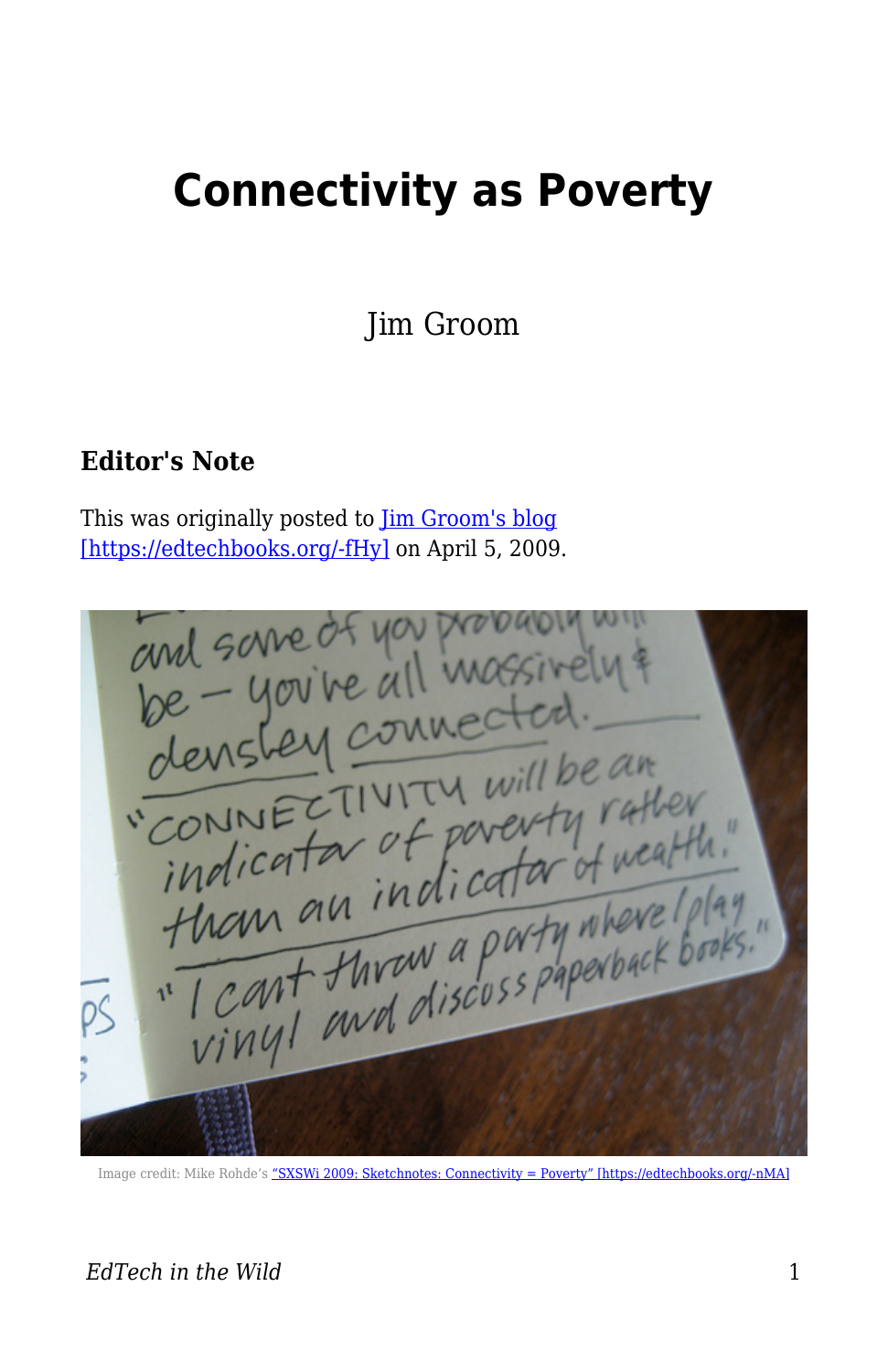I have to say that it's a crime that the audio of Bruce Sterling's rant at this year's SXSW Interactive hasn't been posted online yet. it was one of the few highlights to an otherwise lackluster conference. SXSW was one of the most anti-intellectual conferences I have ever been to—any mentions of theory, or big scary words like "postmodernism," were immediately scorned upon or shot down. Heather Gold's moderation of the ["Everything I Needed to Know about the Web I Learned from](http://panelpicker.sxsw.com/ideas/view/1886) [Feminism" \[https://edtechbooks.org/-tem\]](http://panelpicker.sxsw.com/ideas/view/1886) was an excellent example of pitching to the least common denominator while shamelessly promoting herself. God forbid she let danah boyd say a big word!

And I have to say it was absurd how everyone and their mother was fawning over Twitter as if it came out yesterday (it's almost three years old and preparing to join the Google family already, people). Seemed to me like people were walking around mindlessly celebrating a rather uninspired landscape of technology and thought at the conference more generally (and the EDUPUNK panel I was part of must certainly be included in this characterization of uninspired). I'd heard a lot of good things about this conference, but I guess I missed the boat on this one cause this year's event was more of the same bullshit online branding and marketing speak–just a bit more impressively masked as either mindless tech market Utopianism or self-help 2.0.

Yet, to be fair it wasn't all bad, there was at least one highlight for me. Bruce Sterling's rant was right on. I was hoping to listen to it again before I talked about it in more detail. In fact, I'll have to do that cause I can only recall bits and pieces, but there was a point in his stream of thought that really impressed me (well, besides his discussion of the future of publishing as epitomized by survivalist bookstores like [Brave New Books \[https://edtechbooks.org/-](http://www.bravenewbookstore.com/) [MGT\]—](http://www.bravenewbookstore.com/)which I loved). He went off about how much we had miscalculated the digital divide theories of the 90s that were to define the digital world of haves and have-nots by whether they were or weren't connected. It seemed logical to assume that the impoverished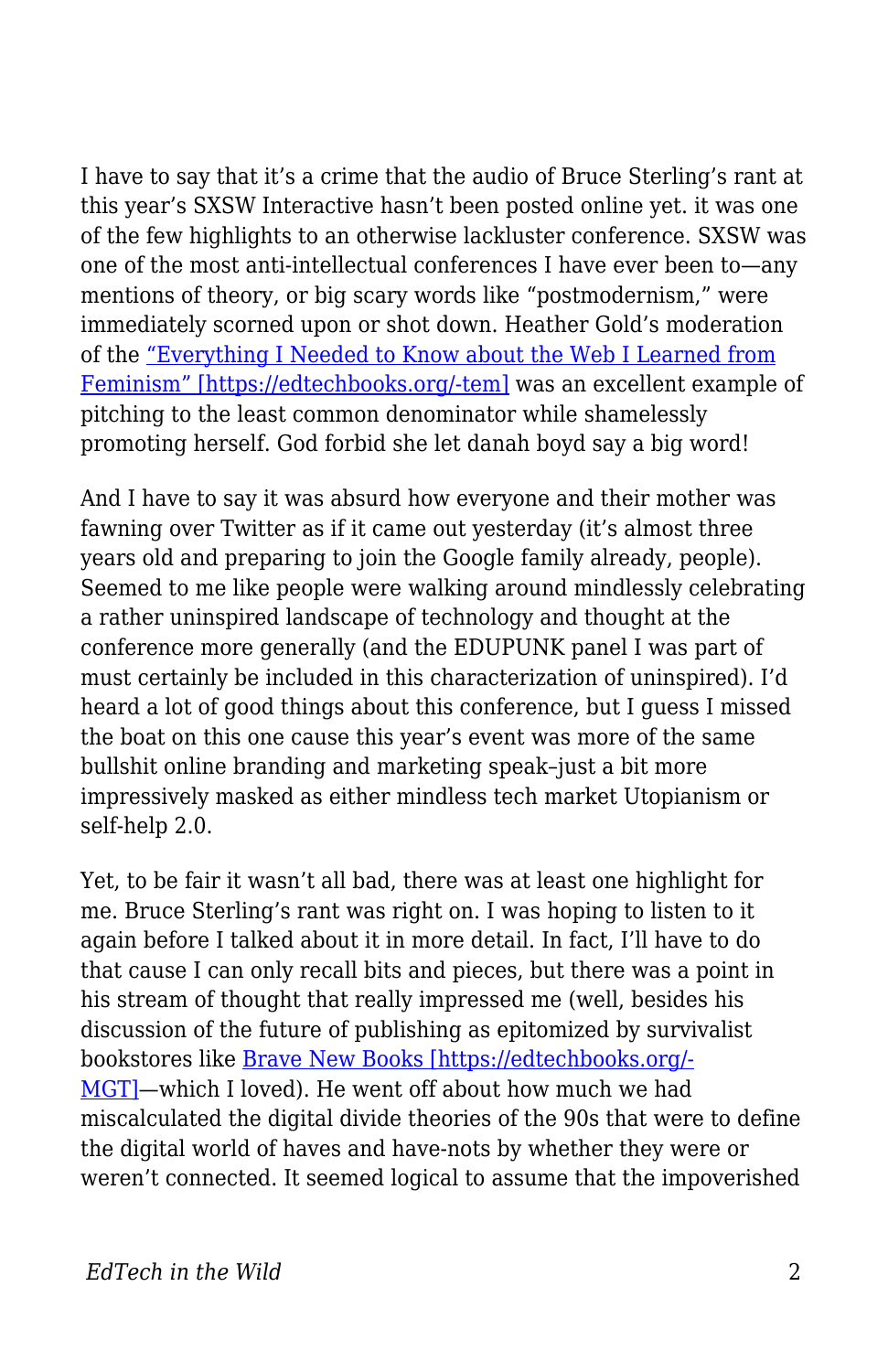would not be connected, whereas the rich would be decadently consuming all the bandwidth.

Well, as he pointed out, it didn't quite work out that way, connectivity became cheap with cellphones, and he comically noted that "poor folk love their cellphones!" What's happening is that this increased dependence upon connectivity, rather than being some kind of indicator of privilege, is actually a sign of our increased impoverishment. The fact is that the wealthy are those who can afford not to be connected, not to be pimping their "online brand" so shamelessly, not twittering their asses off at all hours of the day for a quick networking fix. The impoverishment of networks through connectivity!—it was such a radical re-thinking of this idea of connectivity as the new "social capital" (when did [Pierre Bourdieu](http://en.wikipedia.org/wiki/Pierre%20Bourdieu) [\[https://edtechbooks.org/-ndU\]](http://en.wikipedia.org/wiki/Pierre%20Bourdieu) enter the Web 2.0 vocabulary?–do these dickheads know a 'postmodern' social theorist infused that term with its contemporary meaning?). Connectivity as poverty, trippy, that might throw a wrench into the Connectivism theory though :) It kinda makes sense to my poor ass cause that's how I'm living—and this is all just a cheap thrill to avoid thinking about the inevitable.